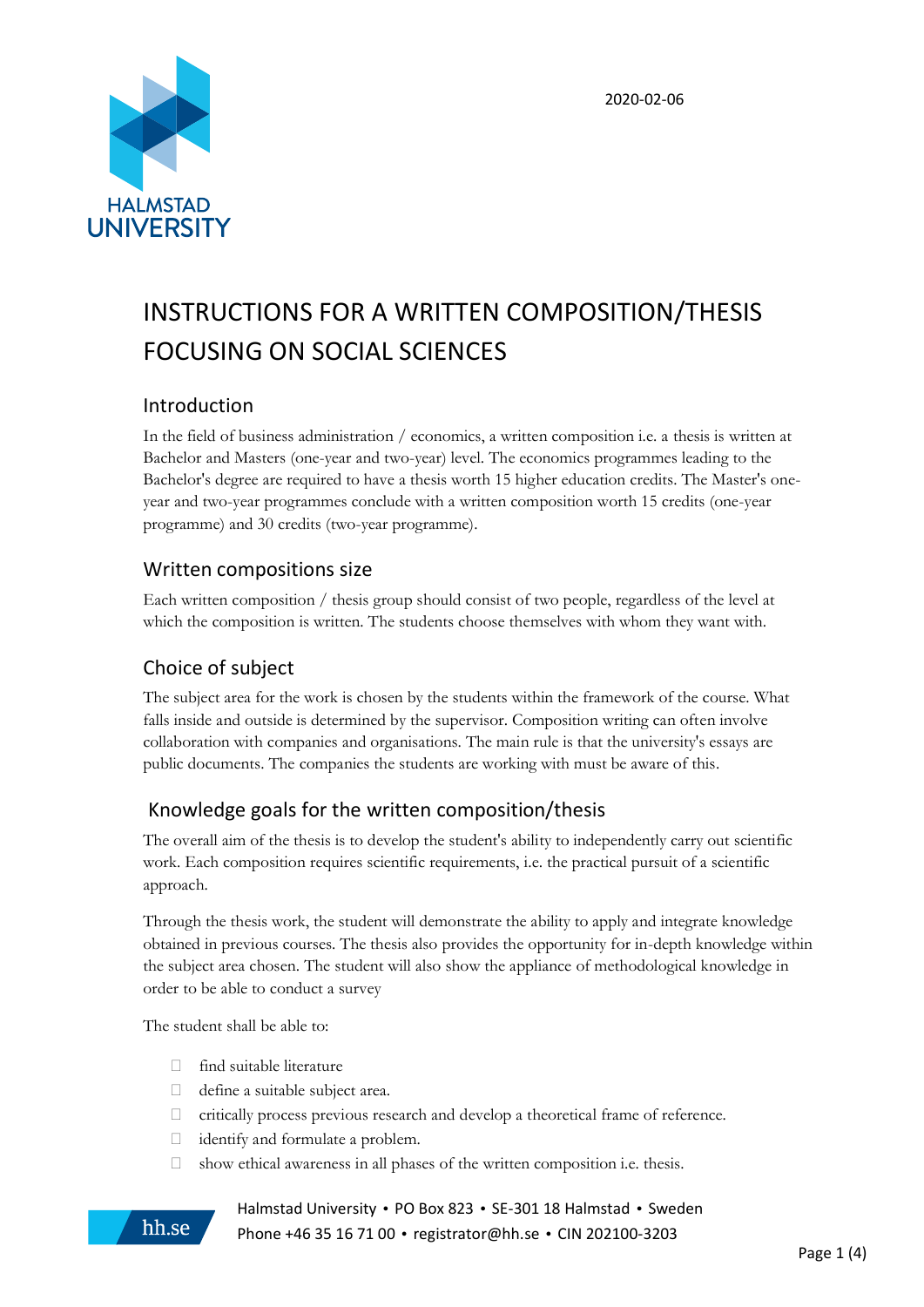- $\Box$  use relevant methods for data collection and data analysis.
- $\Box$  critically analyse and interpret the collected empirical data / results.
- $\Box$  structure and present the composition's material in a clear manner
- $\Box$  orally present, discuss and argue for the decisions made as well as points of view.
- critically review and assess other written compositions

#### Thesis process

The thesis consists of seminars, supervision as well as the writing and defence of a thesis. These different aspects give a joint grade, which is set after the defence of the thesis has been undertaken.

At each seminar the written compositions are presented and discussed. The seminars are based on the fact that the thesis groups actively participate, and together keep the process moving. Before the first seminar the thesis group will present a written planning document of their own thesis. At the seminars, the thesis group will present areas of the completed thesis in accordance to what the seminars leaders decide. At the seminars, the thesis group will also present shorter written and oral oppositions of other groups' written work. For the final seminar, the thesis group prepares its own thesis and prepares an oral and written opposition of another group's thesis.

Each thesis group is offered a number of supervising opportunities. The thesis group must provide written documentation before each supervision as well as specific questions that they wish to discuss with the supervisor. Before these meetings, it should be clearly stated what the group wants to discuss and needs support and help with. The student group is entitled to four such sessions. Unless otherwise agreed with the supervisor, you cannot "save" these supervising opportunities.

The series of seminars should have the following format:

- Seminar 1: Planning seminar concerning problems and purpose
- $\Box$  Seminar 2: Planning seminar concerning theoretical frame of reference and method
- $\Box$  Seminar 3: Planning seminar concerning results and analysis
- Seminar 4: Final seminar

Times for supervising (tutoring) and seminars are determined and booked in consultation between the relevant thesis groups and supervisors.

The thesis process is planned for the spring term. The final seminar is normally held during one of the last weeks of the spring term. The completed written composition must be submitted to the examiner, supervisor and opponents, Tuesday in week 21 at 12:00, in digital format (via email). This submission date applies to all students regardless of when the final oral seminar is to be held.

#### Supervision

The supervisor's role is to act as support in the thesis work. The supervisor can give the group suggestions concerning the setup / focus as well as discuss the appropriate topic area, appropriate problem formulation, purpose, literature, method, empiricism, analysis and presentation. The supervisor can, for example, give his / her opinion on whether the group's proposal is possible to implement in the limited time as well as naming other restrictions. The supervisor can also determine if there is a suitable degree of difficulty for the chosen assignment, for the essay group in question (depending on the type of composition they write). Furthermore, the supervisor may mention to the

hh.se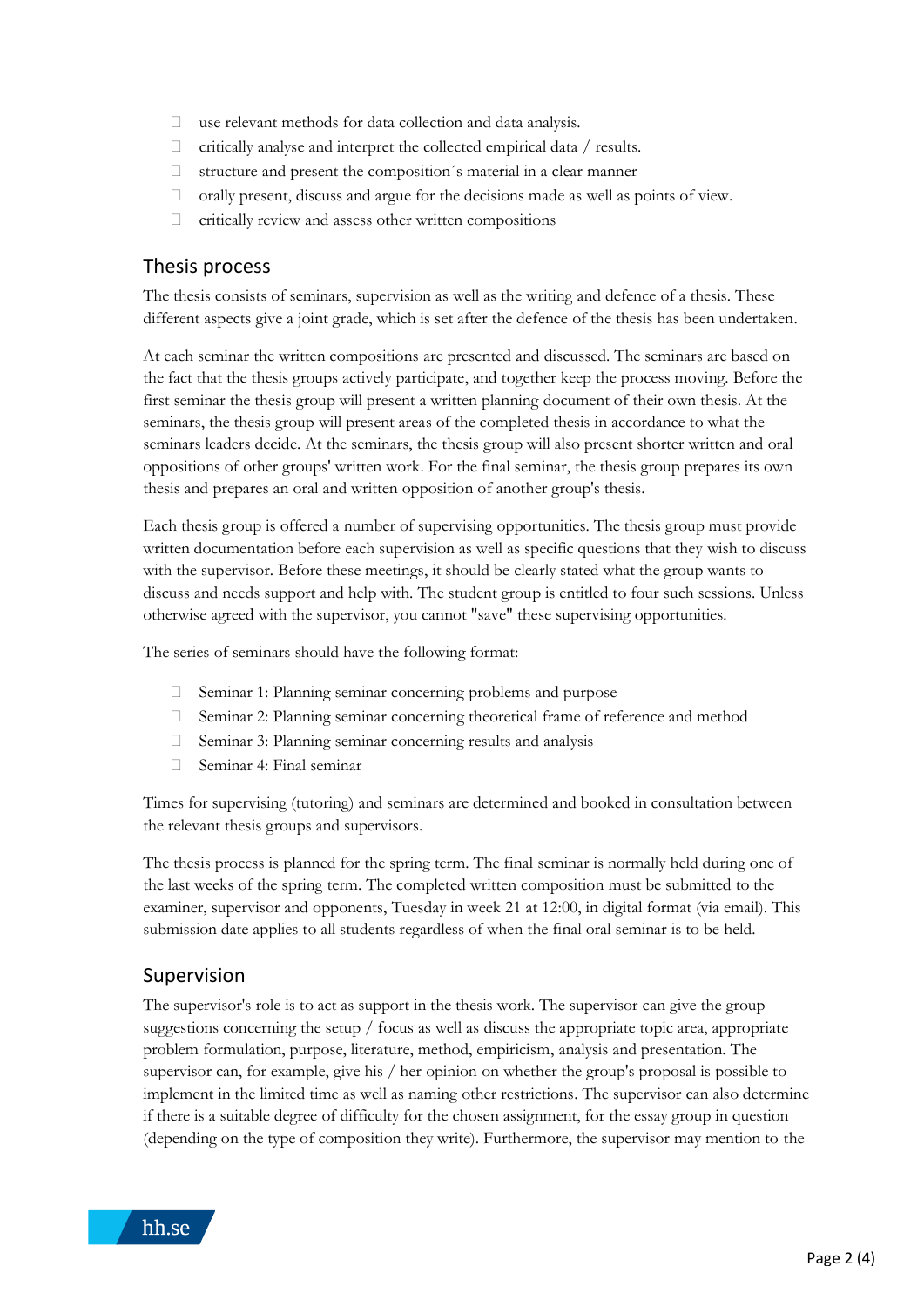students a need to reflect upon any possible consequences that may occur through their work. However, it is never the supervisor who is responsible for the final choices made.

#### Final report and seminar

Each thesis must be discussed at a final seminar. The final seminar always takes place on campus. For the final seminar, the thesis group shall print the correct number of copies of the thesis determined by the supervisor. The number varies depending on the size of the seminar group and the structure of the examination.

Approximately one hour is allocated for each essay. The final seminar begins with the authors being given the opportunity to correct any errors. Then the opposition takes over. Opponents are selected for each essay from the participants in the seminar group. A written summary of the opposition is provided at the seminar to the seminar leader and to the thesis group to which they oppose.

During the seminar, the opponents and / or the authors will begin by briefly summarising the thesis. The presentation should be at the level that a person who has not read the composition should have possibility to follow the ongoing discussion, but at the same time not in depth. Therefore, it has to be well prepared. After the presentation, the opponents discuss the thesis regarding the scope of the topic, problem analysis, purpose, method choice, results, analysis, conclusions etc. and, in connection with the discussion, question the authors, who are given the opportunity to argue their case. After this overall discussion, opponents can take up special details, such as formal views, layout, etc. The opponents should finally summarise their impression of the essay and give a final judgment.

Everyone who is part of the seminar group must have read all the essays in the group and participate actively in the discussions of all the written compositions.

## Examination

At the undergraduate level (bachelor's thesis) and the advanced level (master's one-year and two-year) the supervisors and examiner are different people. The examiner at the advanced level will have a doctorate degree (PhD).

## Grading

Assessment criteria for the thesis process and the final product (thesis) are specified in the document "Assessment criteria for social science theses ''.

The thesis will be given the grades Fail, Pass or Pass with distinction. If a final version submitted for examination Tuesday, week 21 at 12:00 noon does not meet the requirements to pass; the thesis group has the opportunity to submit a new version for a new examination on the Monday, week 33 at 12:00 noon and a second opportunity Monday, week 44 at 12:00 noon. If a thesis still does not fulfil the requirements, the grade Fail is given and the students must start a new essay course when a new course takes place.

## Cheating

Cheating is not common; however, it does occur, which is of course very serious. The student is responsible for quotations and references being written correctly, otherwise there is a risk that the student / students will be suspected of plagiarism. See the university's website (www.hh.se) for information on guidelines regarding cheating and disciplinary measures. Written compositions in the